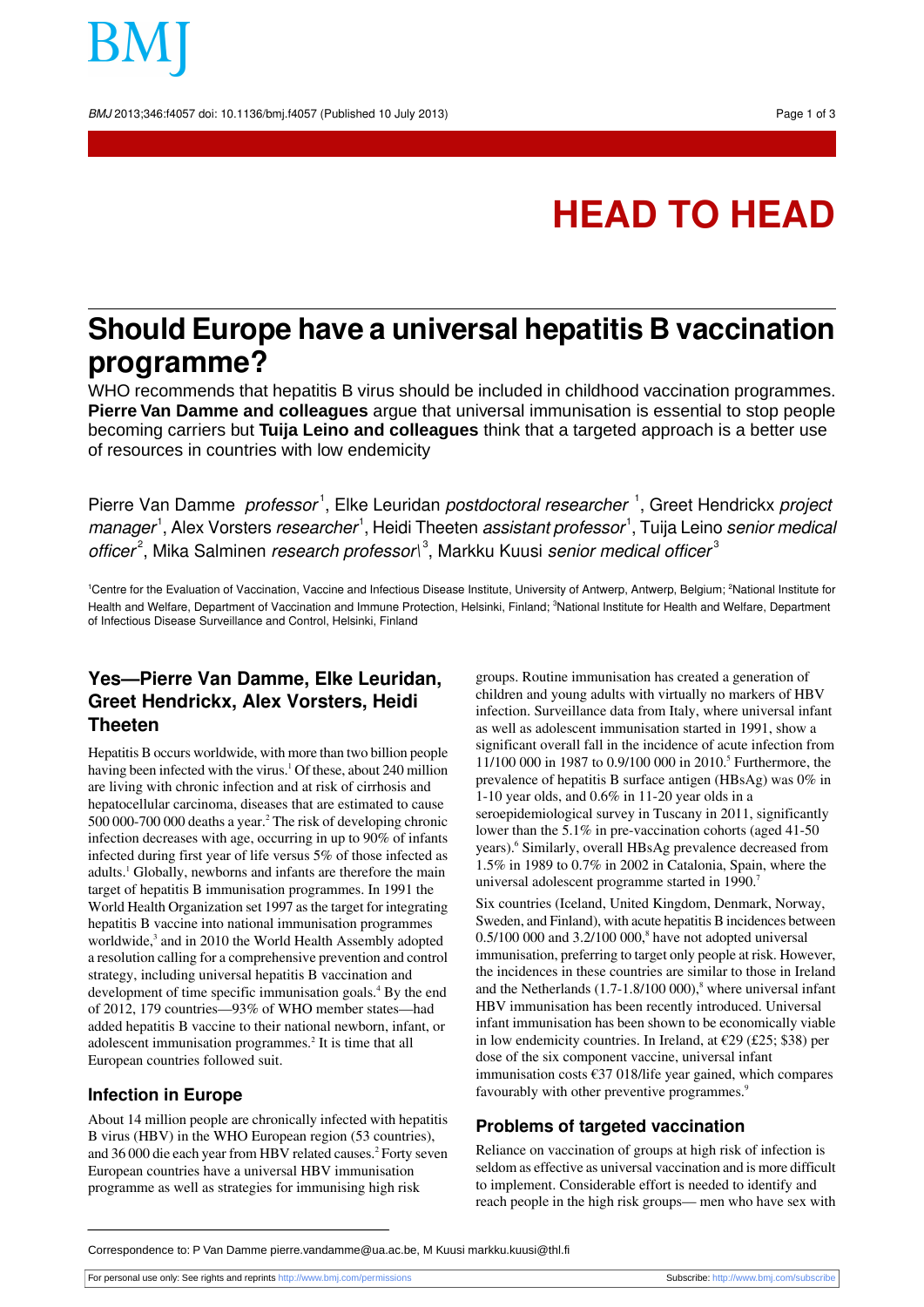men, commercial sex workers, heterosexuals with multiple partners, and injecting drug users.<sup>10</sup> Many are not identified until after they are infected, with median age at first vaccination around 30 years.<sup>10</sup> Uptake is also a problem, with figures of less than 60% for the first dose in sex workers,<sup>11 12</sup> less than 50% in men who have sex with men,<sup>13</sup> and less than 30% in injecting drug users.<sup>10</sup> <sup>14</sup> In addition, over half of acute HBV infections in industrialised countries occur among people outside the risk groups, so targeted programmes will not prevent many infections.<sup>1</sup> It is therefore not surprising that a focus on men who have sex with men and other risk groups has been shown not to control countries' transmission rates.<sup>10</sup><sup>15</sup>

A targeted approach also requires effective programmes to prevent perinatal HBV transmission, and these do not seem to be implemented effectively even in industrialised countries.<sup>16</sup> Finally, the increasing number of immigrants from countries with higher endemicity moving to western Europe is leading to a substantial change in HBV epidemiology.<sup>17</sup> Transmission has been reported to spread horizontally or sexually beyond the immigrant communities; in the Netherlands, Germany, Finland, Denmark, Sweden, and UK, the cities with the highest proportion of foreign residents also have the highest hepatitis B incidence (in migrants and non-migrants).<sup>18</sup>

The low vaccination rate in the so called risk groups, where exposure is substantial, and the fact that many become infected before immunisation is offered remain of particular concern. The six western European countries without universal immunisation should reconsider following WHO recommendations. Universal programmes are the optimal way to ensure timely high coverage of the risk groups of tomorrow.

#### **No—Tuija Leino, Mika Salminen, Markku Kuusi**

Carriers of hepatitis B virus (HBV) are a source of infection and likely to experience problems such as cirrhosis and cancer. As acute HBV infection is often mild and rarely life threatening, the main target of any preventive intervention programmes, including immunisation, should be to prevent people becoming carriers. In high prevalence countries HBV infection is obtained mostly during childhood, when the risk of lifelong carriage is up to  $90\%$ .<sup>1</sup> But in countries with low or very low prevalence, infection is normally acquired through risk behaviour by young adults. Such infections result in lifelong virus carriage in only 1-5% of cases.<sup>19</sup> In fact, among adolescents and adults, each carrier would have to transmit the virus to at least 20 people to produce a further carrier. Thus, immigration is by far the main source of new carriers in low endemicity countries, $20-24$  and universal childhood vaccination would have a minimal effect on the prevalence of carriers.<sup>25</sup> Preventive efforts are therefore better directed elsewhere.

#### **Antenatal screening is the key**

The priority in Europe should be a universal and effective antenatal HBV screening programme. Antenatal screening and high compliance with immunisation when indicated are vital for preventing chronic carriage in all countries, even those with universal infant vaccination programmes. Targeted neonatal of administration of immunoglobulin is essential to prevent maternal transmission, which is the most likely route of infant infection in countries with low prevalence. Antenatal screening also allows for detection and prevention of other diseases, such as HIV.

#### **In the best interest of immigrants**

In Finland, more than a third of acute cases of HBV infection were detected among immigrants during 2008-12. Transmission has also been shown to continue among immigrant communities in other low endemicity countries.<sup>26, 27</sup> Therefore, family members, especially newborns of mothers from middle or high endemic countries, should be vaccinated, $24$  as is done, for example, in Norway.<sup>28</sup> Screening of immigrants is not essential in preventing HBV transmission from immigrant children to other children, $^{22}$   $^{23}$   $^{29}$  but it does allow treatment of possible chronic infections. New antiviral drugs are effective and result in a sustained response in most patients, reducing the disease burden and also the risk of further transmission.<sup>30</sup>

#### **Targeted programmes do work**

When a very low incidence infection is unevenly distributed and the risk groups of the disease are well known, selective vaccination is an intuitive option. In a theoretical case, a targeted programme would clearly be more cost effective than universal vaccination since only those who will eventually be exposed to HBV are vaccinated, producing a number needed to treat of not much higher than 1. Indirect effects, such as the decreased risk of infection in close contacts who are likely to share the same risk behaviour, are also stronger in targeted vaccinations as disease risk is not universally distributed.<sup>31</sup>

Selective strategies are, however, highly dependent on their ability to sufficiently identify, reach, and fully immunise people in the risk groups. It is essential to offer the vaccine in low threshold settings, such as needle exchange locations, which are also central for harm reduction of other drug related problems. Mathematical modelling suggests that liberal and extended targeted programmes are effective, $25$  and this is supported by the falling incidence of acute hepatitis B in various northern European countries (<http://data.euro.who.int/cisid>, [www.epinorth.org\)](http://www.epinorth.org/).

Medical and dental care or blood products, which have in the past led to iatrogenic infections, are increasingly safe in low endemicity countries. Hepatitis A and B combination vaccine is widely used in northern Europe, preventing transmission linked to travelling in endemic countries. Furthermore, with universal infant immunisation programmes operating in former high incidence countries since early 2000, infection pressure from these countries should diminish, not increase. As Hahne and colleagues stated, the prevalence of HBV infection in low endemicity countries depends on global rather than national immunisation policies.<sup>2</sup>

Moreover, universal vaccination programmes never reach everyone, even in northern Europe. In fact, immigrants, ethnic minorities, and children of families with social problems or heavy drug and alcohol use are the most difficult groups to reach. Hepatitis B, unlike other diseases presently protected by childhood vaccinations, is associated with social determinants of increased risk behaviour. It istherefore not clear that universal vaccination would result in a substantial decrease of acute cases in the coming decades in low endemicity countries.

#### **Ethical use of resources**

Cost effectiveness is not the main argument for public health interventions but has to be considered. In countries with very low incidence of hepatitis B the cost effectiveness of universal immunisation has not been shown.<sup>31 32</sup> Establishing a universal immunisation programme to prevent rare iatrogenic cases is hardly a justified use of limited resources. Solid cost effectiveness analysis is challenging, time consuming, and